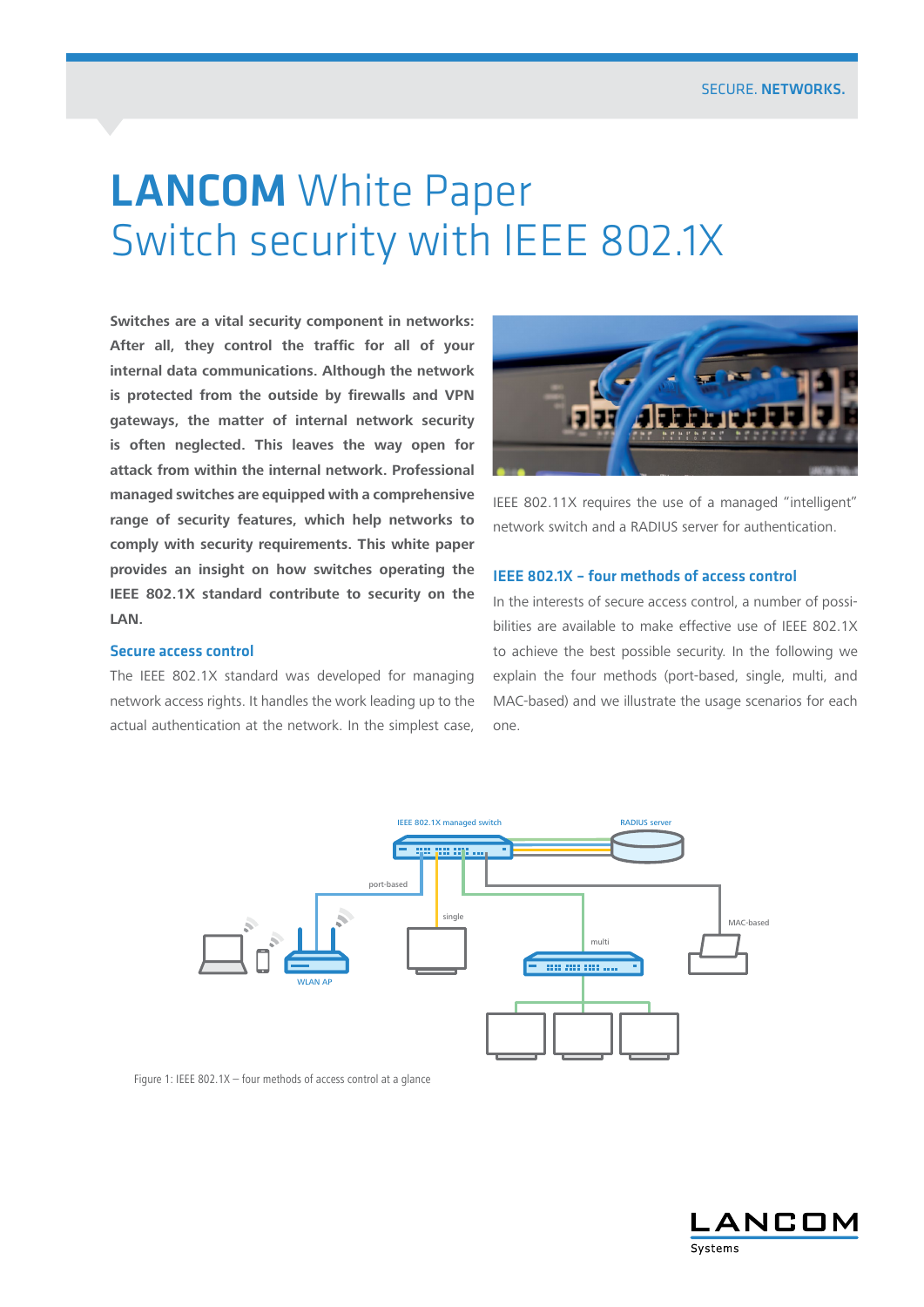

Figure 2: Port-based IEEE 802.1X

## 1) Port-based IEEE 802.1X

Port-based IEEE 802.1X regulates the authentication of clients at the switch ports by verifying certificates or access credentials against a RADIUS server. After successful authentication, the port remains permanently open for access to the network. The advantage is that, after successful authentication, the port remains permanently open for network access and other clients that connect to the authenticated device also gain network access.

#### 2) Single IEEE 802.1X

Single IEEE 802.1X enables the authentication of a specific client at a switch port by validating a certificate and/or credentials against a RADIUS server. This method ensures that only the authenticated device has network access through the switch.

## Example scenario

An access point connected to a switch port uses certificates and/or access credentials to authenticate at a RADIUS server and gain network access. Once the access point is authenticated, the corresponding switch port is opened and any Wi-Fi devices that connect to the access point (laptops, smartphones, tablets) are also given network access.

## Example scenario

A computer is connected to a switch port and uses a certificate and/or credentials to authenticate against a RADIUS server. Once the computer is successfully logged on, the RADIUS server regularly sends secret keys to renew the device authentication.



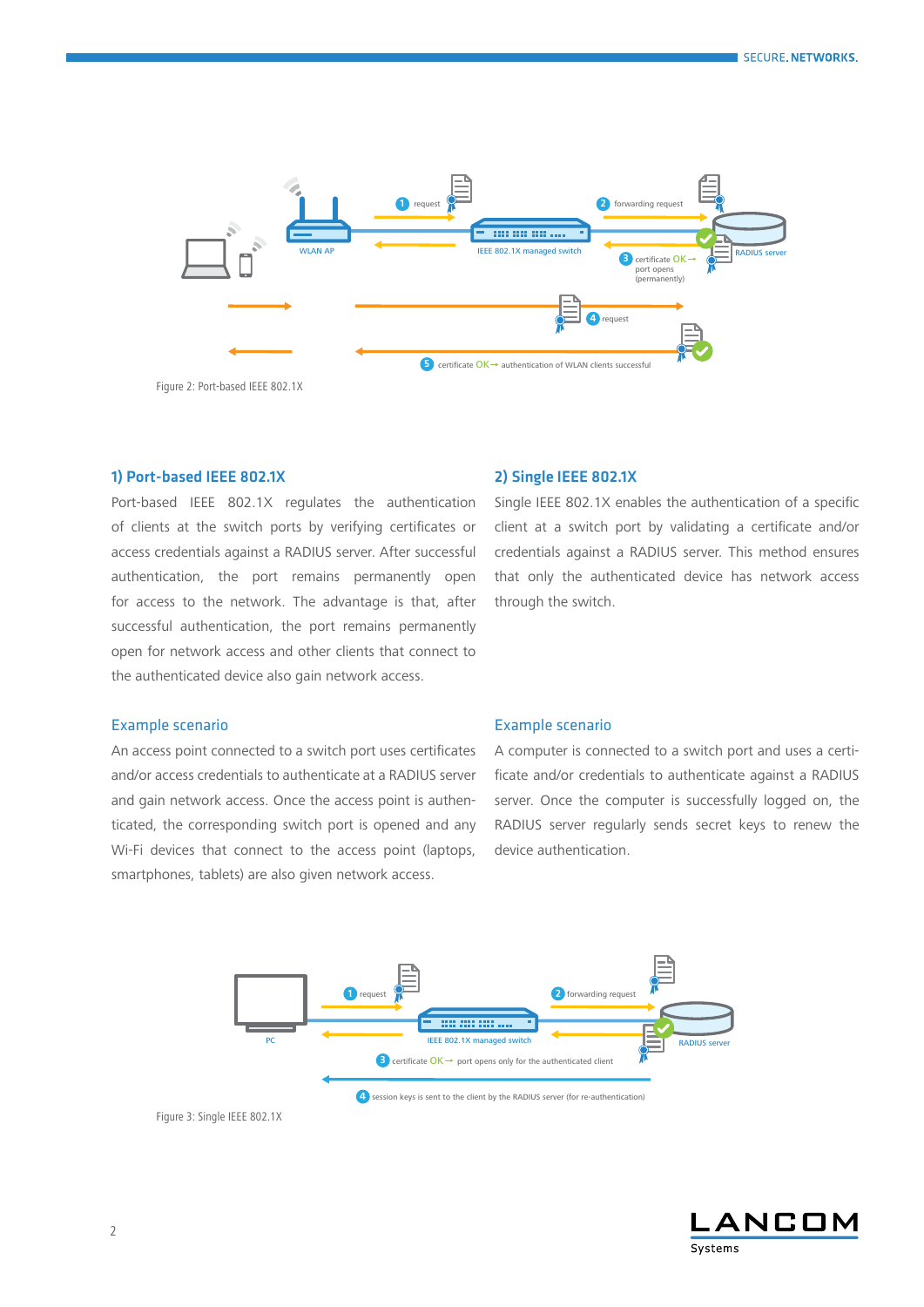

## 3) Multi IEEE 802.1X

Whereas the single variant only connects a specific client to the network, the multi variant enables the authentication of multiple devices at a switch port. Once the computers have been successfully authenticated, they receive a secret key from the RADIUS server for re-authentication. This ensures that the only devices to gain access are those that were initially authenticated through the switch port.

## 4) MAC-based authentication

Another method of authenticating clients at the switch port is to present a client's MAC address to a RADIUS server. The switch port is opened only for clients that present their own specific MAC address; other clients are denied access to the network through that port. This solution is ideal for the network authentication of unintelligent clients or ones that do not support IEEE 802.1X, such as printers.

#### Example scenario

As with the single variant, once again a switch port is pre-configured for authentication. The difference now is that a non-managed switch is located between the switch port and the potential clients. All of these clients can use the same certificate and/or access credentials to authenticate against a RADIUS server.

#### Example scenario

In the case where a printer is connected to a switch port, the MAC address of the printer is used to authenticate against the RADIUS server for network access. The switch port is configured exclusively for the MAC address of the printer, which then receives network access. The switch will deny access to other clients with a different MAC address.



Figure 5: MAC-based IEEE 802.1X